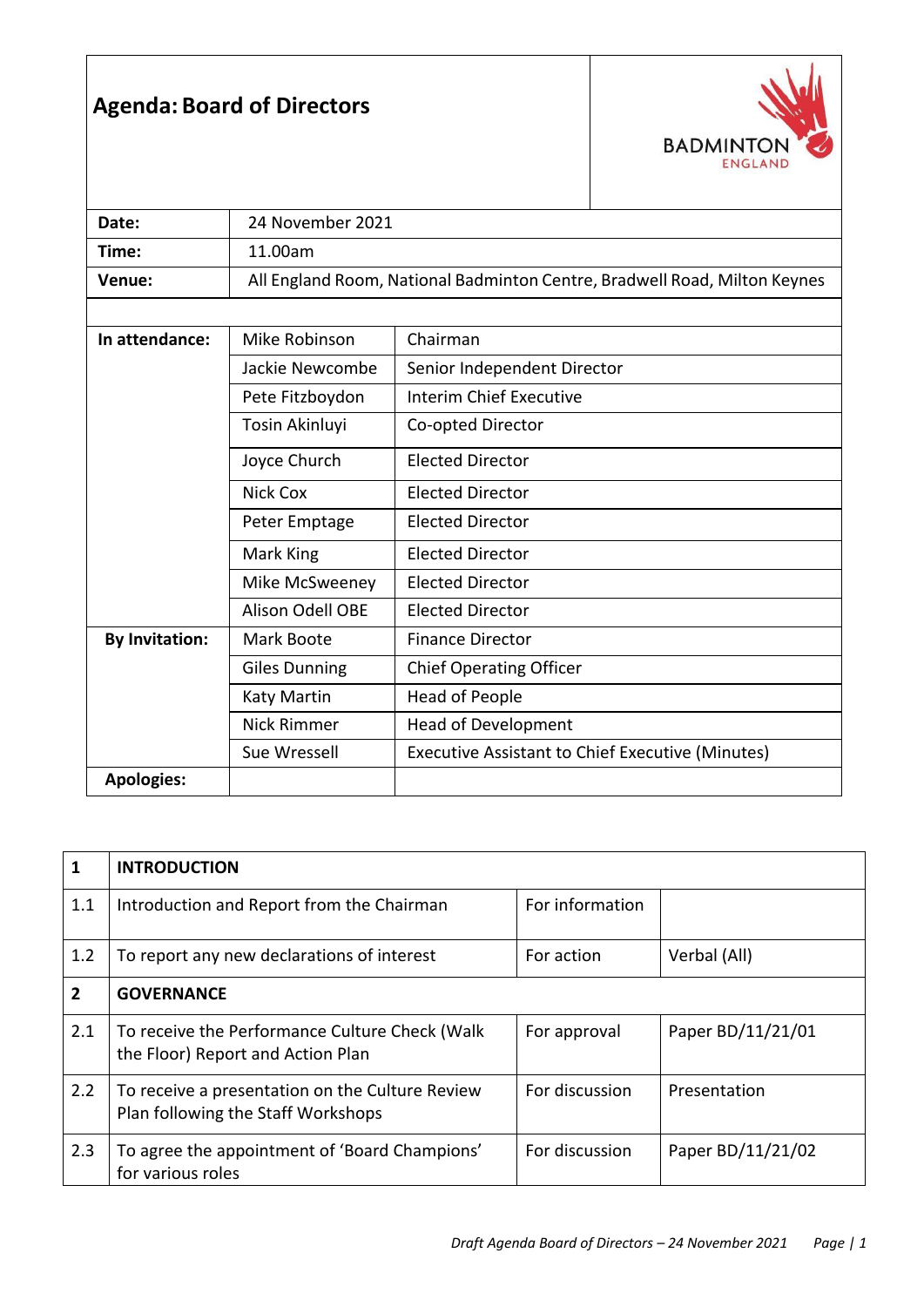| 3   | <b>REPORTING</b>                                                                                                                                                 |                 |                                                              |  |  |
|-----|------------------------------------------------------------------------------------------------------------------------------------------------------------------|-----------------|--------------------------------------------------------------|--|--|
| 3.1 | To receive the Interim Chief Executive's First<br>Impressions                                                                                                    | For discussion  | Paper BD/08/21/03                                            |  |  |
| 3.2 | To receive the Management Scorecard and<br>Commentary for Q2                                                                                                     | For discussion  | Paper BD/11/21/04                                            |  |  |
| 3.2 | To receive the:<br>Q2 Management Accounts<br>reforecast for the year                                                                                             | For approval    | Paper BD/11/21/05 to<br>follow                               |  |  |
| 3.3 | To receive the Risk Register                                                                                                                                     | For discussion  | Paper BD/11/21/06                                            |  |  |
| 3.4 | To receive the Safeguarding Summary Report                                                                                                                       | For information | Paper BD/11/21/07                                            |  |  |
| 3.5 | To receive updates from Advisory<br>Boards/Committees:<br>Finance & Risk Board<br>i.<br>ii.<br><b>Disciplinary Committee</b><br>iii.<br><b>EDI Working Group</b> | For discussion  | Paper BD/11/21/08 to<br>follow<br>Verbal<br>Verbal<br>Verbal |  |  |
|     | Joint Advisory Board<br>iv.                                                                                                                                      |                 |                                                              |  |  |
| 4   | <b>STRATEGY</b>                                                                                                                                                  |                 |                                                              |  |  |
| 4.1 | To receive the final draft of the Scope for the<br><b>Talent Pathway Review</b>                                                                                  | For approval    | Paper BD/11/21/09                                            |  |  |
| 4.2 | To receive and approve the MoU for the Four<br>Nations to hosting the BWF Para Badminton World<br>Circuit Grade 2, Level 1 International Tournament              | For approval    | Paper BD/11/21/10                                            |  |  |
| 4.3 | To receive the Return to Play Action Plan                                                                                                                        | For information | Paper BD/11/21/11                                            |  |  |
| 4.4 | <b>EDI Strategy Update</b>                                                                                                                                       | For information | Verbal                                                       |  |  |
| 5   | <b>MINUTES and ACTION POINTS</b>                                                                                                                                 |                 |                                                              |  |  |
| 5.1 | To approve the minutes of the Board of Directors'<br>meetings held on 30 September and 27 October<br>2021                                                        | For approval    | Paper BD/11/21/1/Min<br>Paper BD/11/21/2/Min                 |  |  |
| 5.2 | To review actions Requiring Attention only<br>contained within the Action Items Register                                                                         | For discussion  | Paper<br>BD/11/21/AR                                         |  |  |
| 5.3 | Matters Arising from the Board Meetings of 30<br>September and 27 October 2021 not notified in<br>advance of the meeting and not included in the<br>agenda       | For discussion  | Verbal (All)                                                 |  |  |